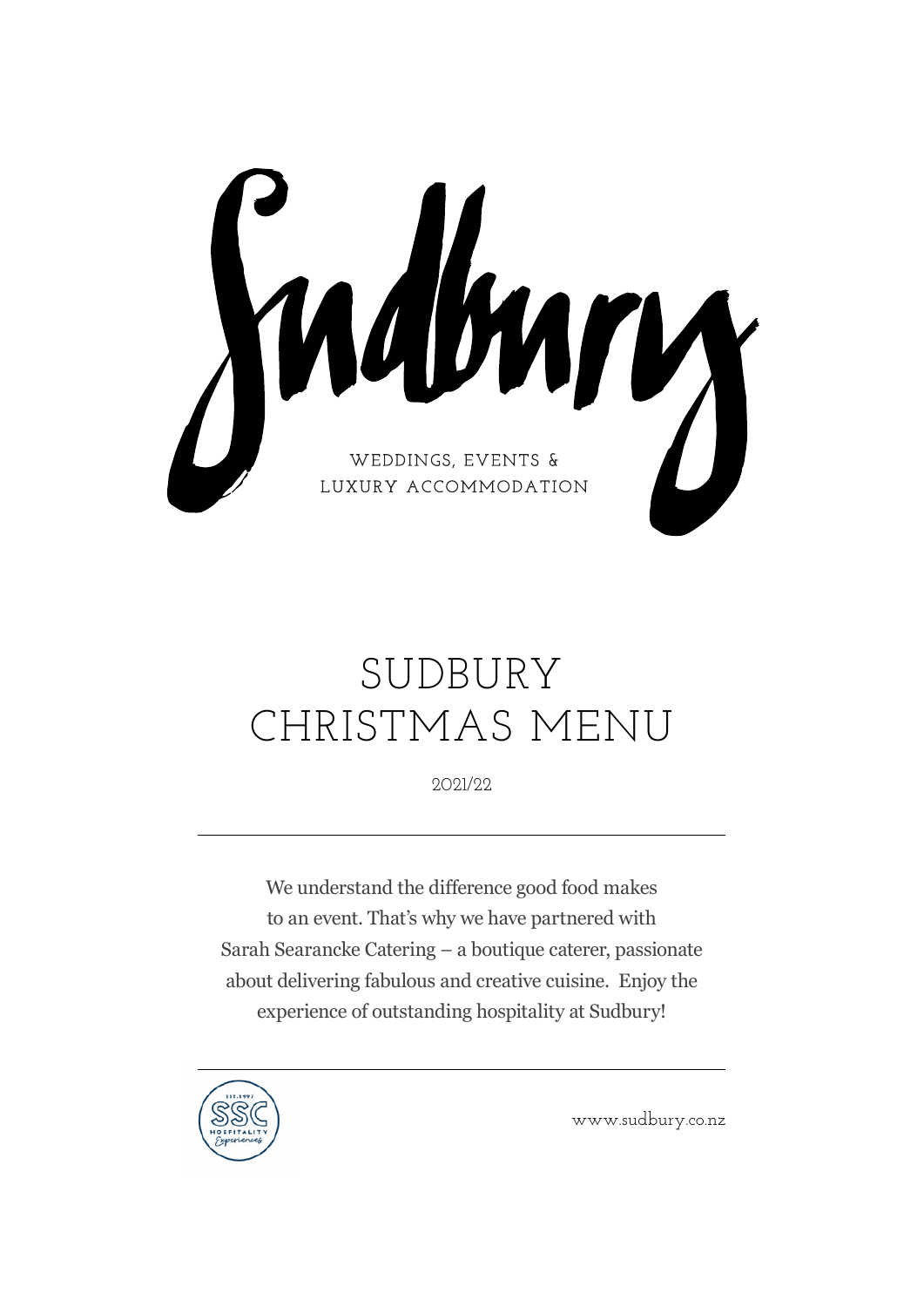### CANAPÉS

*(please select 4)*

#### **RED MEAT**

Angus beef fillet tataki cornet, pickled daikon, goma mayo *DF* Venison carpaccio, kumara rosti, beetroot gel, parmesan custard *GF* Beef terrine, chives, burnt onion puree, cracker *GF*, *DF* Pulled lamb tagine tart, almond lemon crust *DF*

Kashmiri lamb kofta, coriander coconut yoghurt, tomato relish, potato sev *GF*, *DF*

#### **WHITE MEAT**

Tandoori rubbed chicken skewer, curry aioli, coriander *GF*

Chicken Mantou - steamed pumpkin bun, chicken confit, lemon yuzu centre

Tangy chicken, lime, hoisin wonton cups

Sticky Korean pork dumplings, gochujang reduction *DF*

#### **SEAFOOD**

King prawn Spanish chorizo fritter, citrus aioli

Citrus cured salmon, preserved lemon salsa, charcoal cracker, pandan dust *GF*, *DF*

Green lip mussel curd, lemongrass seeded crust *GF*, *DF*

Thai prawn spring rolls, chili, carrot, cabbage, Thai water dressing *DF*

#### **VEGETARIAN**

Beetroot arancini bites, provolone, green chili verde *VG*, *GF*

Charred sumac cauliflower, gremolata, crispy shallot, puffed quinoa *VG*, *GF*

Garden greens frittata, baby spinach, Swiss chard, minted peas, parmesan0 *VG*, *GF*, *NF*

Crispy potato rosti, edamame guacamole, pea tendrils *VG*, *GF*, *NF*, *V*

Apricot, blue cheese tarte tatins, caramelised apricot, Kapiti blue cheese, puff pastry *VG*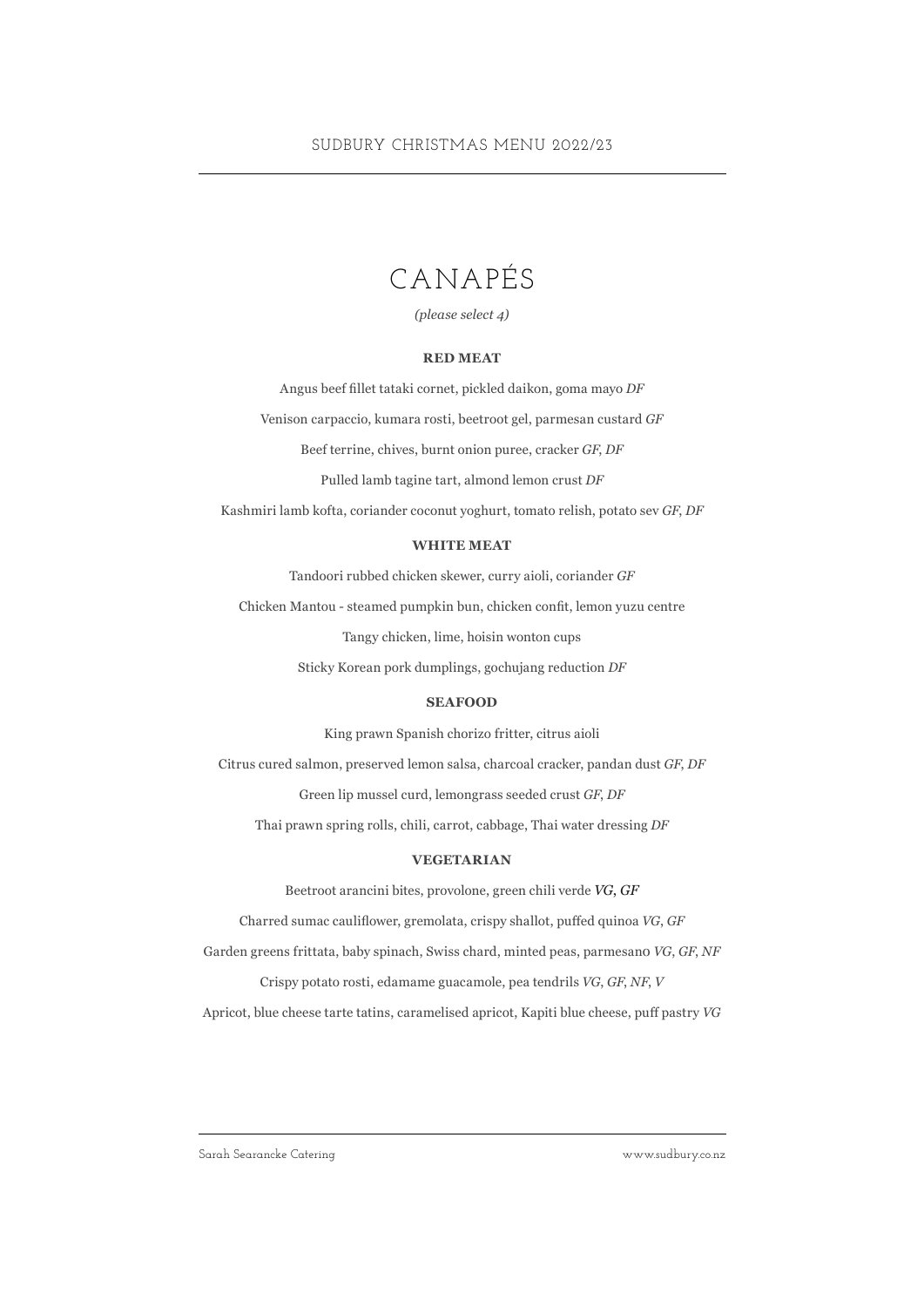### TO BEGIN

Freshly baked dinner roll, black salt butter

### MAINS

*(please select two)*

#### **RED MEAT**

Kuzu lamb leg tandir, minted yogurt, cumin, lemon dressing *GF* Pacific roast leg of lamb - caramelised pineapple, soy, ginger, garlic *GF*, *DF* Slow braised beef, peated whisky, caramelised baby onions, cauliflower whip Café de Paris butter seared beef sirloin, garden vegetable crisps, jus *GF*

#### **WHITE MEAT**

Saffron coconut free range chicken thighs, ginger gremolata *GF*, *DF* Charred chicken thighs, spicy coriander, cashew sauce *GF*, *DF* Chicken breast, sage, sun dried tomato wrapped in smoked bacon *GF*, *DF* Apple, whiskey syrup pork scotch, calvados cream, crispy crackling *GF* Manuka honey, black currant glazed Champagne ham *GF*, *DF*

#### **SEAFOOD**

#### **–** *surcharge of \$3.50 per guest*

Citrus pesto crusted fish fillet, oven roasted tomato, sweet paprika cream *GF* Crispy skinned salmon fillet, orange fennel butter sauce *GF*

#### **VEGETARIAN**

Pan-fried haloumi, dukkah crusted gourmet mushrooms, capsicum confit *VG*, *GF* Brined cauliflower, pumpkin seed miso, chickpea, spinach *V*, *GF*, *DF*, *NF* Grilled aubergine, smoked bitter greens cream *V*, *GF*, *DF*, *NF* Teriyaki sesame tofu, spring onions, beansprouts, coriander *GF*, *V*, *NF*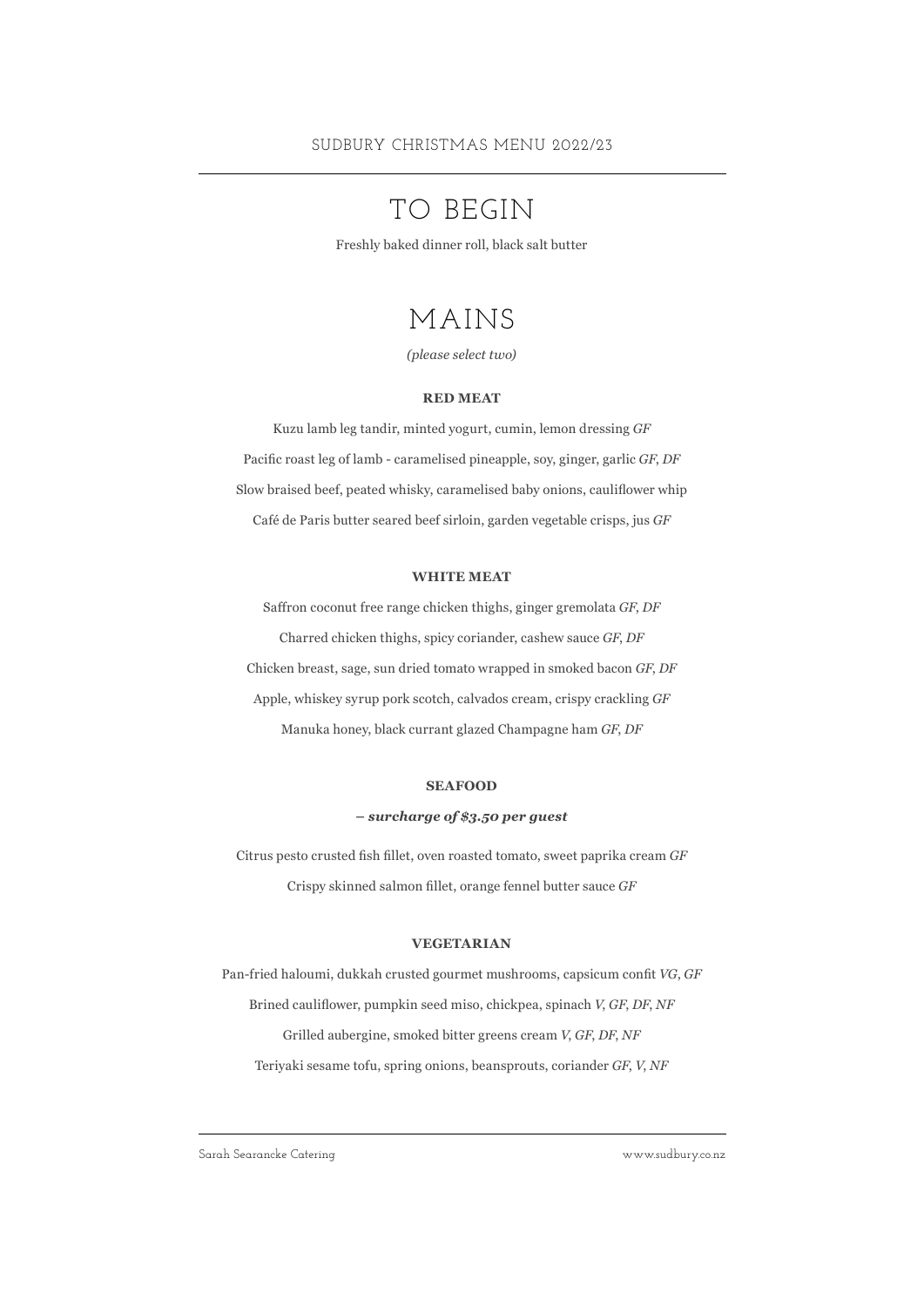### SIDES

*(please select three)*

#### **POTATOES**

Gourmet potatoes, honey, mustard, thyme *VG*, *GF*, *DF* Twice cooked Agria potatoes, garlic, lemon *VG*, *GF*, *DF* Baby potatoes, caramelised onion, béarnaise *VG*, *GF*

#### **VEGETABLES AND SALADS**

French bean, kumara, caramelised walnut, parmesan, maple mustard dressing *GF*, *VG*

Roasted root vegetables, Grana Padano, Evo oil, Marlborough Sea salt *VG*, *GF*

Jewelled saffron rice salad, baked ricotta, pistachio, cranberries, pea vinaigrette *VG*, *GF*

Caprese - seasonal leaves, tomato, basil, mozzarella, balsamic dressing *VG*, *GF*

Red quinoa, smoked kumara, black garlic dressing *VG*, *GF*, *DF*

Roasted butternut, southern vinaigrette, cumin yoghurt, pumpkin seeds *VG*, *GF*

Roasted baby beetroot, spiced almond, date, Danish feta *GF*, *VG*

Green leaf, roasted pears, blue cheese, sesame ginger dressing *VG*, *GF*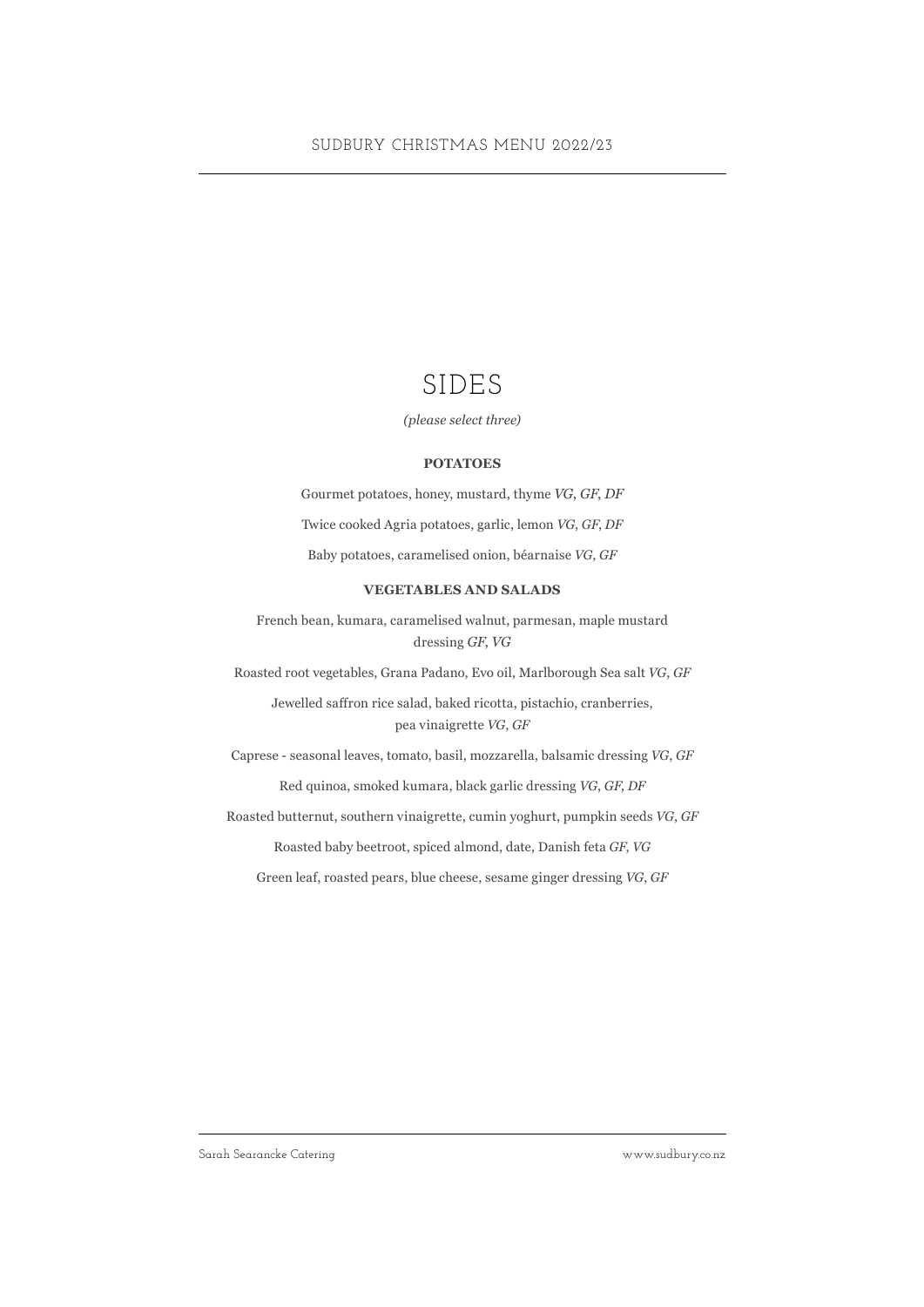### DESSERT

*(please select one potted and one canape)*

#### **POTTED**

Rich chocolate mousse, cookie crumbs *GF*

Coconut kaffir lime panna cotta, hazelnut granola clusters *GF*

L'affare coffee infused bavarois, Garage Project Aro Noir toffee brittle *GF*

Burnt stone fruit clafouti, vanilla mascarpone

#### **CANAPÉ**

Petit lemon meringue tartlets, lemon curd, meringue Whittaker's chocolate, whiskey, caramel tart Medjool date and pineapple pudding, crisp coconut crown Cappuccino mini eclairs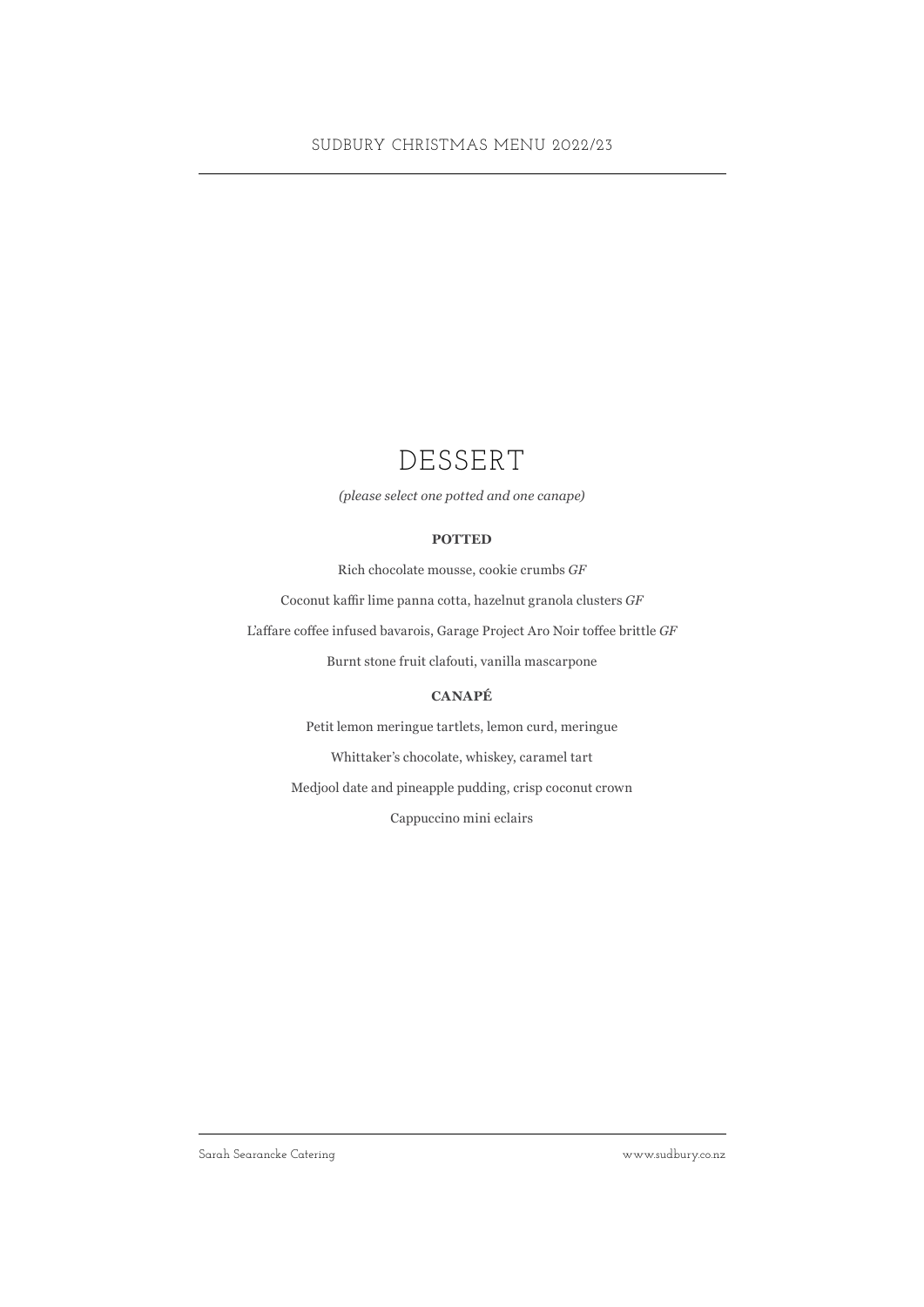#### SUDBURY CHRISTMAS MENU 2022/23

### SUPPER MENU

*(\$8 per item)*

Pulled beef slider, pickled zucchini, chimichurri sauce

12 hour braised lamb tagine pie (*GF on request*)

Lemon pepper calamari, smoked paprika aioli

Steamed bao bun, char siu chicken, pickled cucumber ribbons

Selection of pizza including - free range chicken, cumin, gouda, oregano / basil pesto, spinach, tomato, Danish feta, torn mint, toasted sesame seeds *VG*